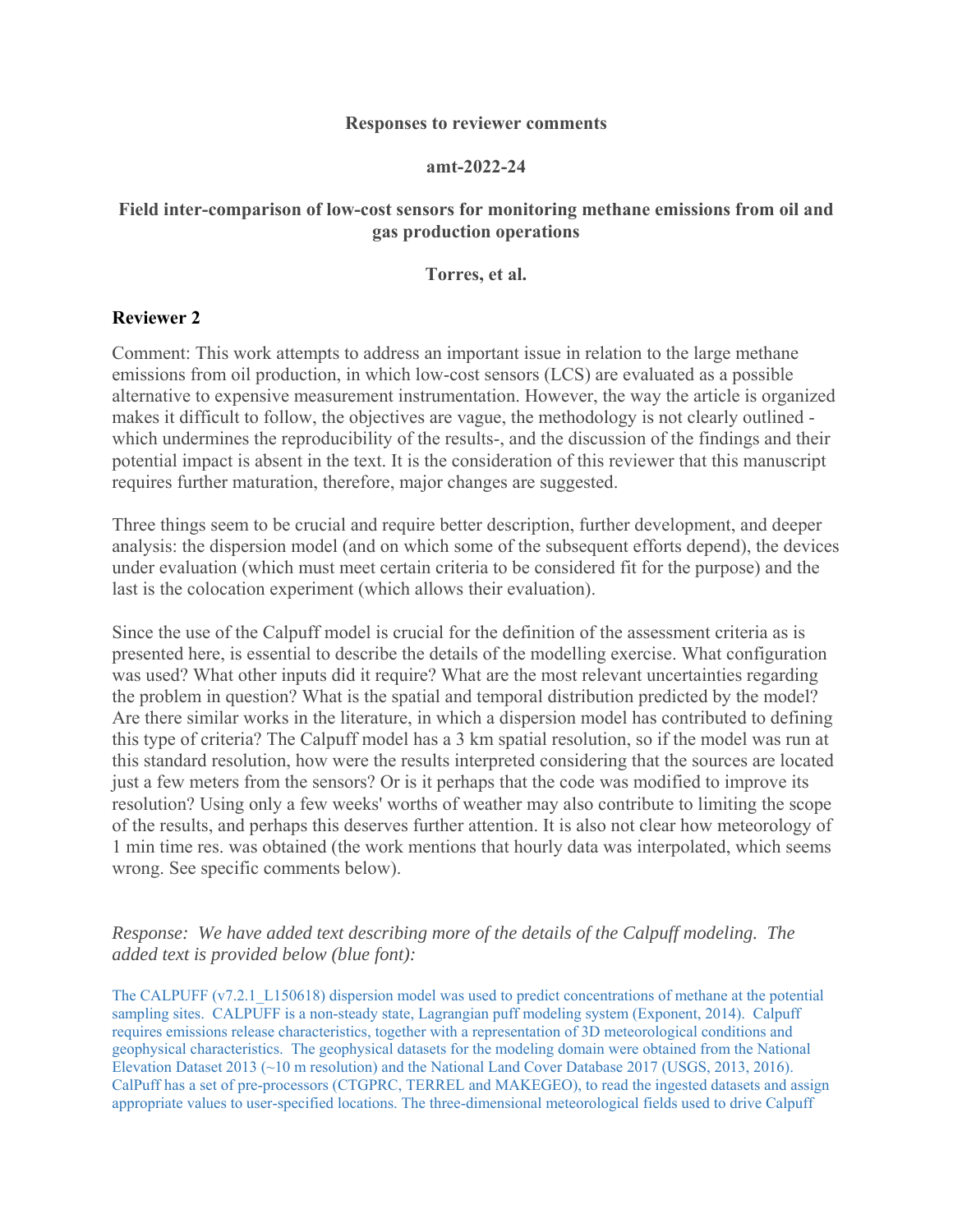were derived from the output of NOAA's (National Oceanic and Atmospheric Administration) High Resolution Rapid Refresh (HRRR) atmospheric model (Benjamin et al., 2016). HRRR has a spatial resolution of 3km and a temporal resolution of 1 h. The Mesoscale Model Interface Program (MMIFv3.4.1) was used to process the meteorological dataset from HRRR Model to CalPuff-supported format.

(https://gaftp.epa.gov/Air/aqmg/SCRAM/models/related/mmif/MMIFv3.4.1\_Users\_Manual.pdf). The coarser dataset is then linearly interpolated by Calpuff to create a finer gridded dataset and predict concentrations at userspecified locations at a temporal resolution of 1 minute.

The observations of wind speed and wind directions at the nearest grid cell of the modeling domain were extracted from HRRR and compared to the observations at the monitoring site maintained by the Texas Commission on Environmental Quality (TCEQ) for the four representative meteorological weeks. The four meteorological weeks selected captured the variations in the wind speed and direction for the entire year reasonably well. Some changes in meteorological parameters that occur within an hour interval will not be captured accurately with the linear interpolation used in CalPuff. This behavior will result in some uncertainties in the concentration predictions, however, these fine time scale changes are unlikely to affect the conclusions regarding the precision required of sensors.

[References added:]

United States Geological Survey (USGS). National Elevation Dataset, URL: https://data.tnris.org/collection/e0ead9bd-0c01-4716-97e9-808ec330afd22013-01-01. Web. 2022-04-15.

United States Geological Survey (USGS). National Land Cover Database, 2016-12-31. URL: https://data.tnris.org/collection/89b4016e-d091-46f6-bd45-8d3bc154f1fc2016-12-31. Web. 2022-04-15.

Comment: As for the low-cost sensors (words that appear only once in the entire text), important issues are not considered by the authors. For example, interferences and drift that this cheaper hardware usually suffers from is something that needs to be considered. It would then be important to discuss the different techniques used by these devices and what are the potential problems that they may experience in relation to the measurement technique they use. Furthermore, if these systems have already been used in other scientific studies and/or evaluated, it may also be useful to understand other potential limitations. This discussion is absent in the manuscript and is essential to understand the potential uses and limitations in this oil industry scenario.

*Response: We have deleted "low-cost" from the title, noting that the inter-comparison we report also include data from the QC-TILDAS sensor which had a cost >US\$150,000. We have also added additional text and Figures addressing the baseline drift and time lag associated with the metal oxide (Scientific Aviation) sensor, in response to comments from Reviewer 1. We do not repeat that response here. We have also added the following text to the revised manuscript (blue font):* 

The nature of the metal oxide sensor in the Scientific Aviation sensor makes it vulnerable to interference by water content in the atmosphere. This may be correctable. A weak correlation with relative humidity (RH) was observed in the data ( $\rho$ =0.32).

Comment: The colocation experiment used to determine performance also requires a deeper description and analysis. This is perhaps would be the richest aspect of the manuscript and needs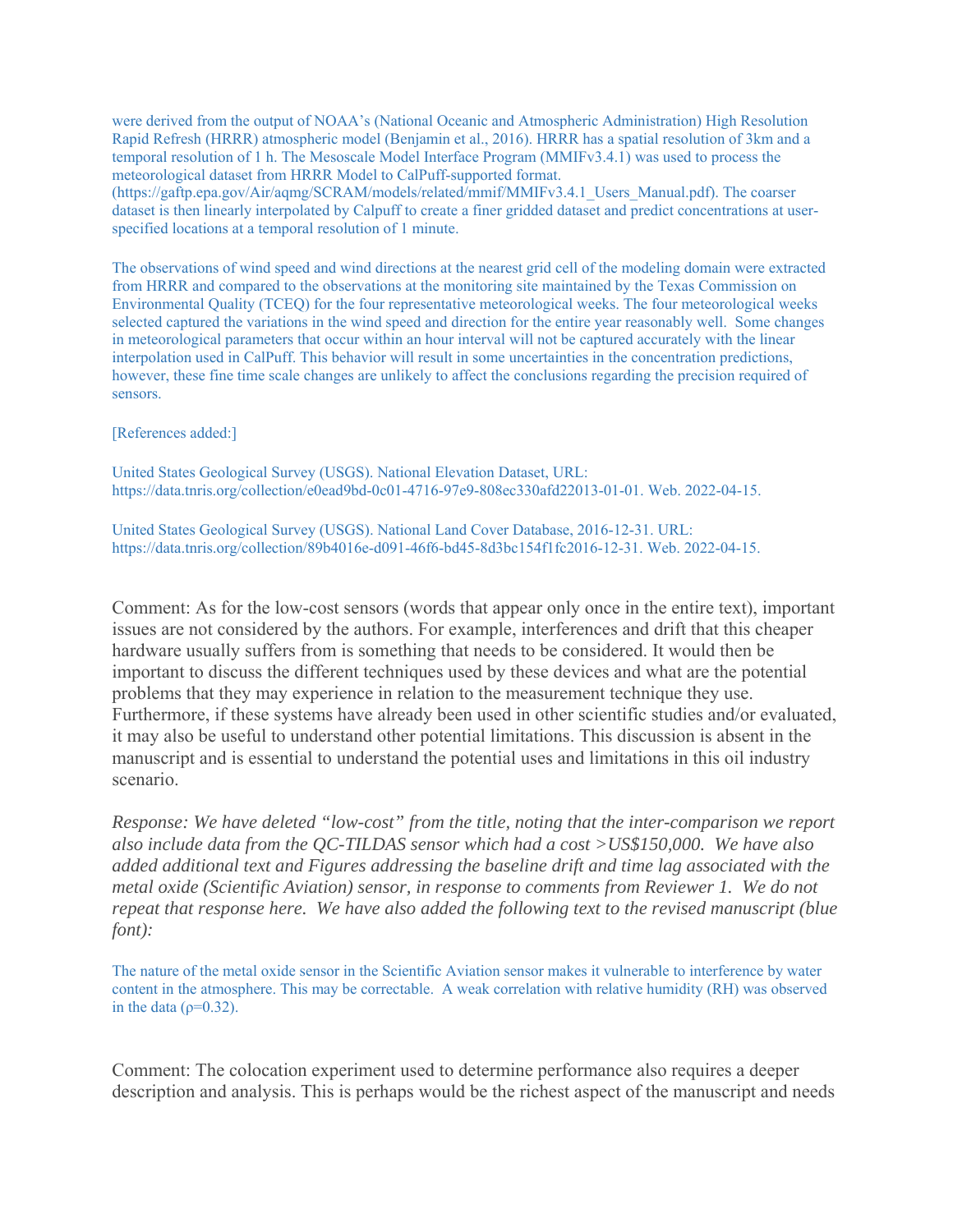to be exploited. Something that catches my attention is that the Tildas is said to be operated continuously, however, the results of the comparisons seem to leave out some elements that could contribute to understanding the usefulness of the LCS in this scenario. The figures showed (and almost no discussion) seem to represent only bits of the colocation study (supposedly 9 months long). Although direct comparisons between sensor "x" and the reference instrument have been intermittent in those 9 months, it would be important to show and analyze the results throughout the entire period and if there are changes in performance (which is common in LCS) try to identify the possible causes or at least the observable impacts. Furthermore, if the reference instrument is continuously present at the site, it could also be used to test the initially assumed capabilities of the dispersion model and redefine (or not) the evaluation criteria. Complimentary to this certified gas challenges are used to compare LCS and Tildas instrument response. However, a final report (University of Texas, 2021) is cited repeatedly, but when this reviewer accessed it almost no details are shown (in contrast to what is said in the manuscript). This in other circumstances might not be relevant, but as the text presents it as an important source of information and on which this work seems to rest, it would be very important to be better describe how the experiment configuration was.

*Response: The reviewer raises several related points in this comment:* 

*Intermittency in reporting: A single QC-TILDAS instrument sampled sequentially at locations adjacent to each of the sensors being tested, as described in the manuscript. This means that each co-located comparison has an intermittency.* 

*Analysis of nine months of data: Table 4 in the revised manuscript [Table 3 in the original submission) summarizes 9 months of comparisons between the TILDAS instrument and the four sensors on a month by month basis to allow temporal changes, if any, to be shown. Although there are month to month fluctuations, overall trends are very weak.*

*Final report cited in manuscript: This report (~100 pages) was submitted as supporting information with the preprint and will be posted on the University of Texas web site after there is a decision on the manuscript.* 

Comment: As a final consideration, I think that the work also needs to be improved regarding how it is structured and how the results are presented and analyzed. The figures presented are sometimes unclear and little explanatory, which hinders the reading quite a bit. The quality of the figures and tables must be improved throughout the text, as well as enriching the text with the analysis of the graphic results. The discussion and conclusions, almost absent in the manuscript, need to be greatly improved.

*Response: The purpose of this work is to report on the performance of a variety of methane sensing systems in oil and gas field operations. Sensors differed in their performance and these differences are described in the manuscript. Conclusions regarding which sensors are most appropriate will depend on the application. For example, ample space is available on production pad, allowing sensors to be placed very close to potential sources, sensors able to detect methane mixing ratio enhancements of 1 ppm or mere may be effective. In contrast, if pad space or other constraints require that sensors be placed on an adjacent pad, much more precise*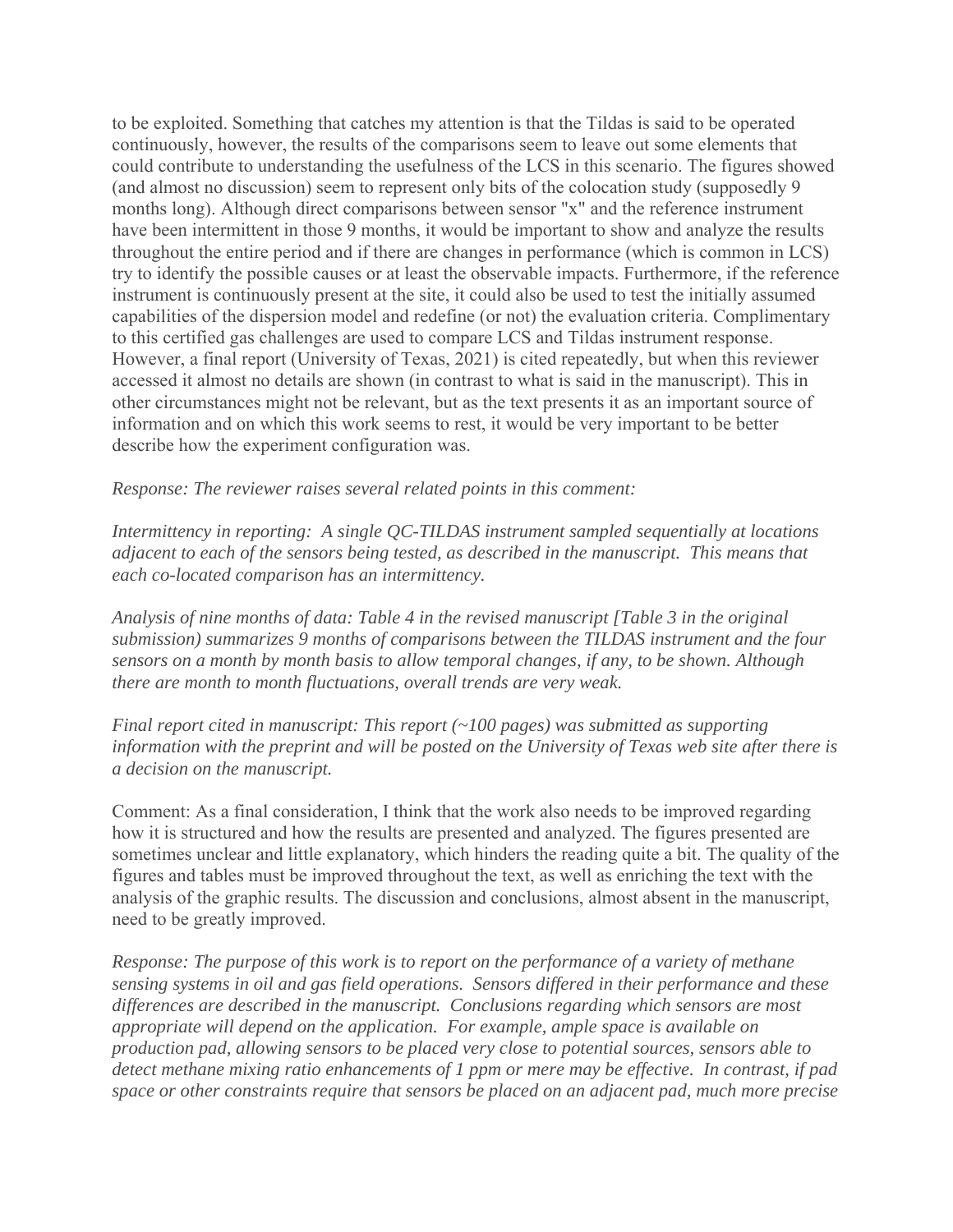*sensors may be a more effective choice. Other work by our research team has been published describing the design of sensor networks and has been cited in the revised manuscript. Text added to the conclusions is shown below (blue font).* 

Selecting among the four sensors evaluated in detail in this work will depend on the application. For example, in an application where ample space is available on a production pad, allowing sensors to be placed very close to potential sources, sensors able to detect methane mixing ratio enhancements of 1 ppm or mere may be effective. In contrast, if pad space or other constraints require that sensors be placed on an adjacent pad, much more precise sensors may be a more effective choice. The design of methane sensor networks, considering variations in sensor performance is reported by Chen, et al. (2022).

Chen, Q., Modi, M., McGaughey, G.M., Kimura, Y. McDonald-Buller, E.C., Allen, D.T., Simulated methane emission detection capabilities of continuous monitoring networks in oil and gas production regions, Atmosphere, 13(4), 510, doi: 10.3390/atmos13040510 (2022).

Specific comments

Title: the low-cost sensors are not mentioned elsewhere *Response: "Low-cost" has been deleted from the title.* 

Abstract: It is not clear what the contribution of the work is. The results highlighted here are somewhat sparse. Something that catches my attention is that the data capture is detailed, but results that could be more relevant are not considered.

*Response: We have expanded the conclusions, as noted above.* 

Introduction: Although the use of LCS may be relevant, the motivation behind this study is not clear. This may be related to the fact that the reviewed literature is scarce. Regarding the potential of using dispersion models as an independent source of information, it is not reviewed either, which seems to have an impact on the methodology.

*Response: We have added to the citations of methane sensing of oil and gas production regions that was in the original text a reference to a recent review of methane emission identification, detection, quantification, and measurement methods.* 

Line 31-34: it mentions the interest in using networks of sensors, which seems to be outside the scope of this study more focused on the evaluation of independent instruments (and not as part of a network).

*Response: The purpose of this work is to report on the performance of a variety of methane sensing systems in oil and gas field operations. As noted above, other work by our research on the design of sensor networks has been cited in the revised manuscript.* 

Line 23-24: citation of own works seems somewhat excessive, even more so if one considers that the literature review referred to the topic that the paper tries to address is scarce. Here are some papers that could be considered in this matter: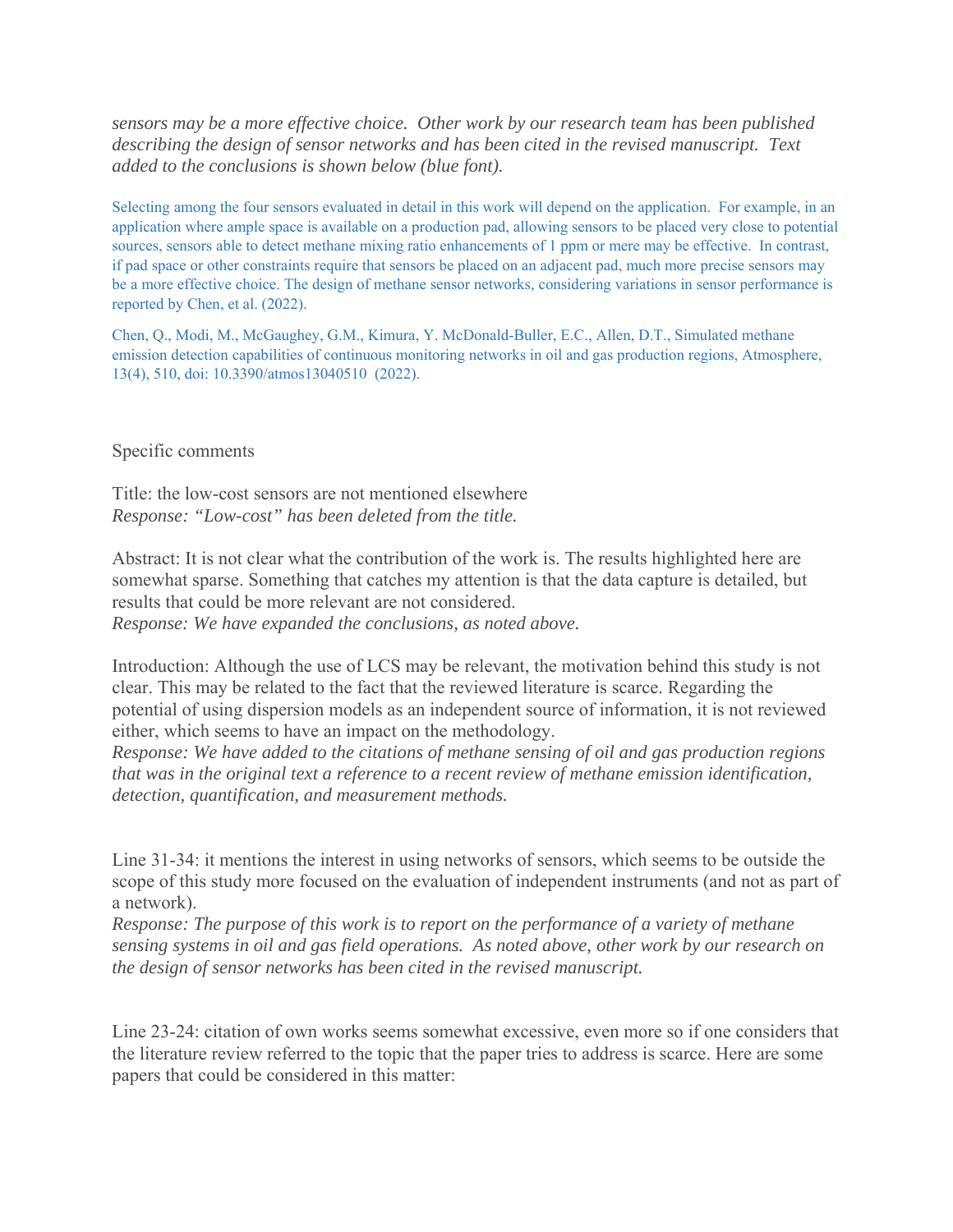https://www.sciencedirect.com/science/article/pii/S0048969721012614

https://www.sciencedirect.com/science/article/pii/S1352231020301771

https://www.sciencedirect.com/science/article/pii/S1352231018306241 *Response: We thank the reviewer for these suggested citations, which are generally relevant to the analysis of low cost sensors. We have added to the citations of methane sensing of oil and gas production regions that was in the original text a reference to a recent review of methane emission identification, detection, quantification, and measurement methods.* 

Line 55: "The emission rate (5-10 kg/hr detectable at a distance of 50-100 m) and temporal resolution requirements (one-minute resolution) for sensors were converted into requirements for precision using dispersion modelling." This requires a more detailed explanation. What are the logical steps?

*Response: We have added more detailed description of the dispersion modeling and a citation to how sensor information can be used in the design of networks.* 

line 59-66 (plus figures): "Results and discussion" seems to be a more appropriate place for this. It is also important to include the location of the mentioned station. How far is it from the site? Is it representative of the study site? What are the risks and uncertainties associated with considering only 4 one-week periods?

*Response: We have noted that the distance to the study site was approximately 20 km. Figures 1 and 2 compare the annual meteorological data to the shorter episodes.* 

Figure 1 and 2 could be merged

*Response: Figures 1 and 2 could be merged, but separating them makes the distinction between the periods reported in the Figures more prominent, so they have not been merged.*

line 78: were the emissions modelled simultaneously or each emission source separately? constant or variable over time?

*Response: In the dispersion modeling, emissions were assumed to be constant. It is important to note that in this work the dispersion modeling was used only to establish general guidelines for sensor performance.* 

Figure 3: the details are described above but also below the fig (it should be only below). The quality of the image needs to be improved. I suggest combining it with figure 4 or be sent to the supplementary. They both add very little info to the manuscript. In the text that accompanies the figure, potential locations for the sensors are discussed. What were the criteria for deciding the final location? What are the distances to the sources?

*Response: Since the reviewer asked for more detailed information about the dispersion modeling and expressed frustration about finding information in Supporting Information, we have left these Figures in the revised text.*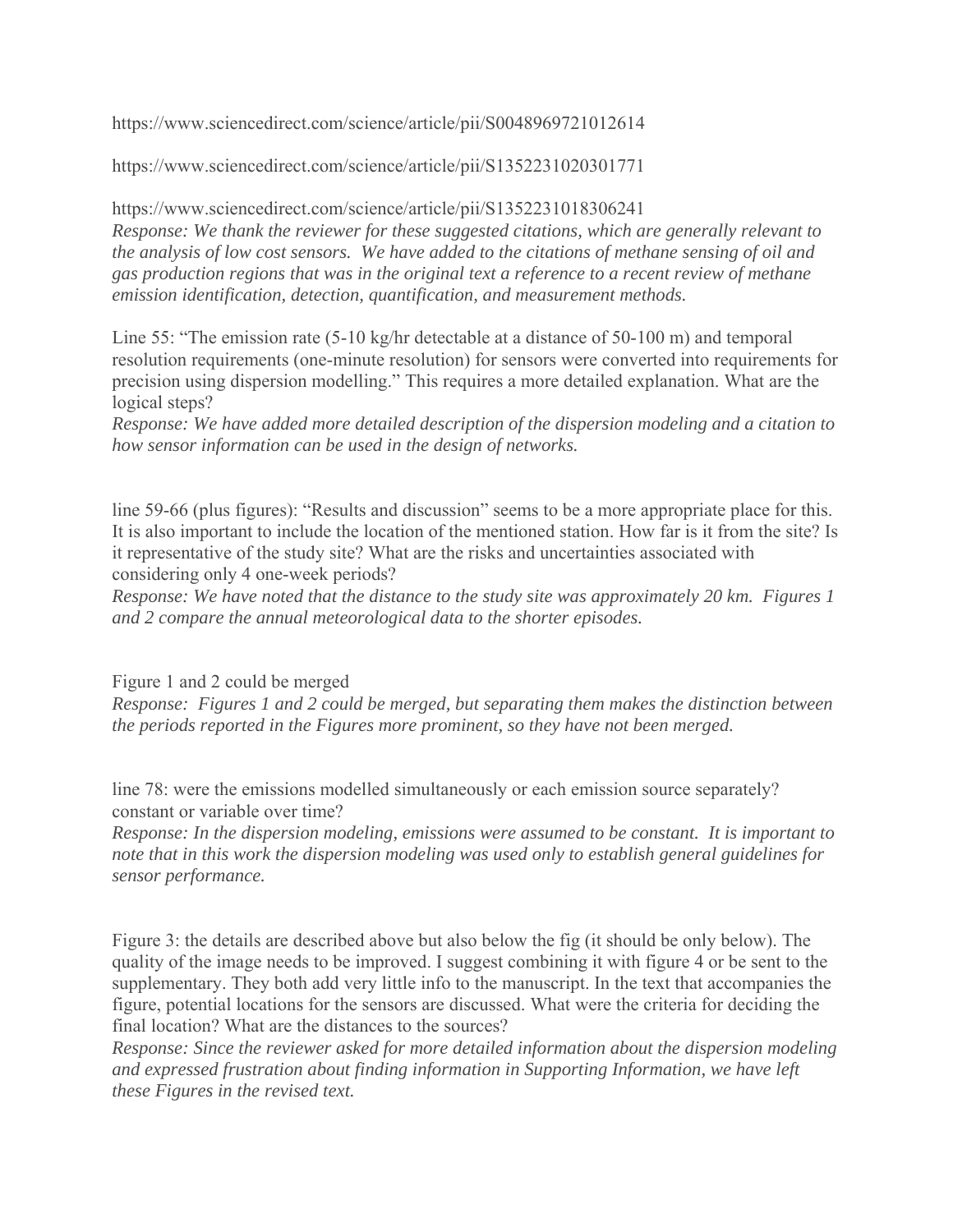Line 89: It is suggested to create a new section to describe the model. *Response: All of this belongs under the topic of establishing performance criteria. We have not created a new section.*

line 93: it says that the meteorology of 1-hour resolution was interpolated to one minute. It is not clear from the manuscript how this was done.

*Response: Additional details have been added regarding the dispersion modeling methods, as described above.*

Line 99: check the two opening sentences, they seem to say similar things. *Response: The second sentence has been deleted.* 

Table 1. The text is not explanatory. This table is not discussed/analyzed. In that case, it is suggested to be sent to the supplementary. Regarding the information contained, it is heterogeneous and due to the diversity of units used, comparisons cannot be made on the potential use of these instruments. Also, in the description below (line 107-119) some bits are repeated so it is suggested to harmonize this.

*Response: Since the primary focus of this manuscript is the comparison of sensors, we believe that a Table summarizing the characteristics of the sensors is important to retain in the manuscript.* 

Line 122: The description of the site is probably better if it is included at the beginning of the methodology *Response: We have retained the ordering, as we believe it is preferable.* 

Line 132 says that the Tildas was used to confirm the certified gas. How was this instrument calibrated? Does it suffer from specific interferences?

*Response: The TILDAS and the calibration procedures are described in detail in the citations (Nelson, et al., 2004; Roscioli, et al., 2015, University of Texas, 2021)* 

Line 147-150: Is this for the entire 9-month period? How often was this done? *Response: We have added that the frequency of challenges was monthly; the number of challenges is also reported in Table 2.* 

line 154-156: this seems to fit better at the beginning of the methodology. *Response: We have retained the ordering, as we believe it is preferable.* 

line 159: This part of the methodological design is important, and its description should be improved. Including a fuller explanation of how these experiments were performed would help replicate these experiments. Even including diagrams and schematics would be of great help. *Response: These details were included in the Supporting Information (Final report) that was submitted along with the preprint. This final report will also be available at a University of Texas website once the manuscript is published.* 

Figure 5: improved quality is needed (labels and contrast). Please add the dates and show the 9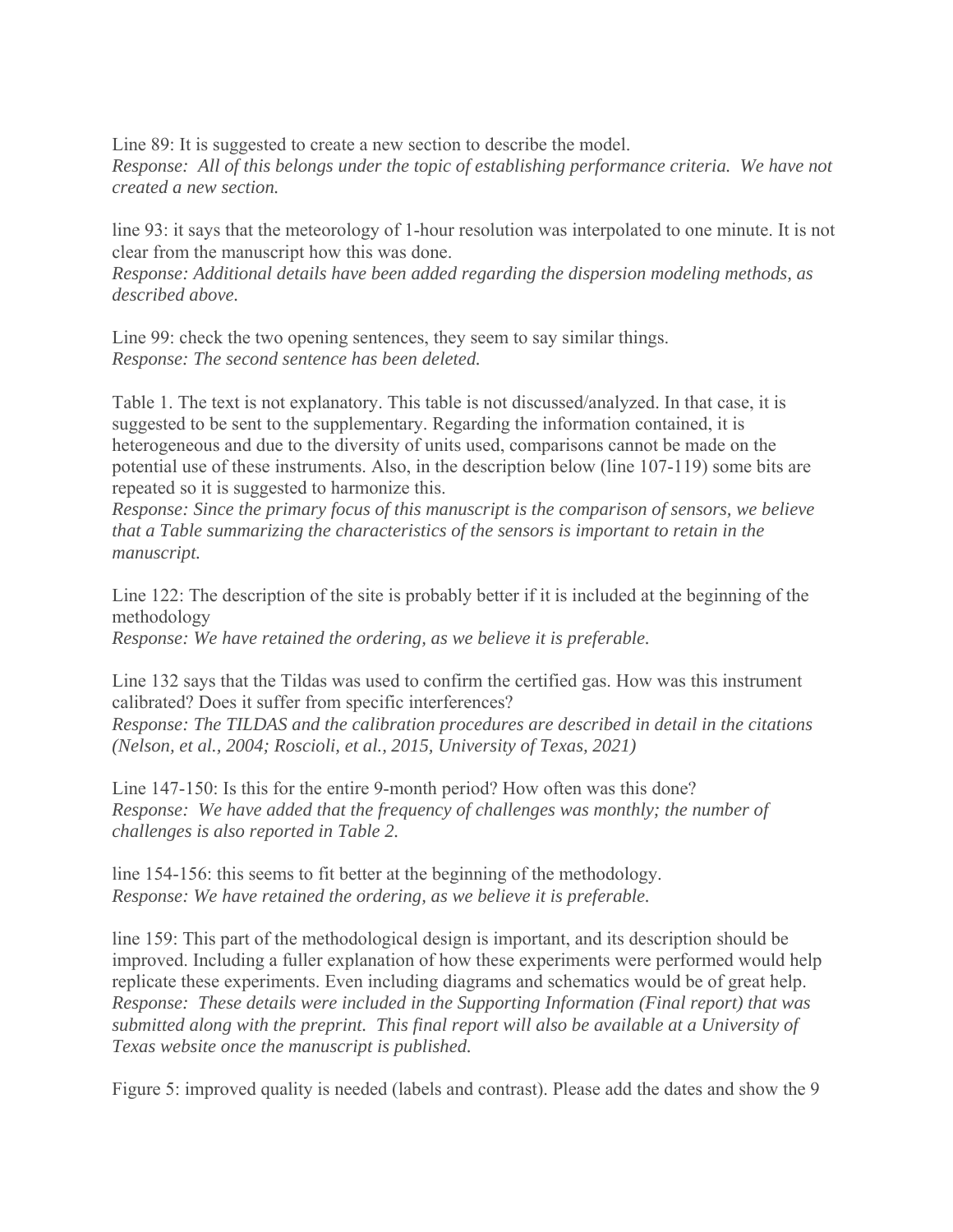months of colocation. Descriptive statistics would also offer great inside. *Response: This Figure was intended to illustrate representative variability in atmospgeric concentrations. It is not clear what descriptive statistics would be useful.* 

Line 195: the title seems to be wrong. Perhaps the model results could be included here? *Response: We believe the title "sensor performance criteria" is correct; the dispersion modeling results used to generally define some of the performance criteria are included in this section.* 

Lines 220 to 235: the metrics' names used to assess the performance of the sensors (Rise Speed, Decline Speed, Percent of Target Concentration, and Integrated response Relative to QC-TILDAS) differ from those defined in Table 2. I suggest using the same names. *Response: We have used more complete, descriptive titles, too long to be used in Table column headings, in the main text.* 

Figure 3. Improve the quality of the figure (labels). I suggest including the sensor's response to the challenges plots.

*Response: Our versions of the Figures appear to be of good resolution; if this is an issue in Figure conversion, we will address this with the publisher.* 

Table 2 shows the concentrations used in the challenges (10 and 100 ppm), which exclude the expected concentrations according to the model (3-4 ppm). Furthermore, it is not clear when these experiments were performed. Were they one after the other? At different times of the year? At the beginning of the lifespan of the sensors? Did this behaviour change in time? How? *Response: We added the frequency of testing to the text (see above) and we have added additional data for the 2.1 and 2.2 ppm challenges in response to comments from Reviewer 1. Additional details are in Supporting Information.*

Linea 251: "dispersion modelling reported in Section 3.2 suggested that the ability to detect mixing ratio enhancements of  $\sim$ 1 ppm". Perhaps the Tildas measurements could be compared to the model results (here an example of polar plots that may help

https://www.sciencedirect.com/science/article/pii/S1352231016307166)

*Response: Comparison of observed concentrations to on-site emissions, which were variable and subject to significant uncertainty, was beyond the scope of this manuscript.*

Linea 253: "Representative results for one month of data are shown in Figure 8". Please show the full comparison time series and show the regression plots. *Response: This extensive information is available in the Supporting Material.* 

Line 256-260: the slopes and R2 are mentioned, but the time series and regression plots are not shown, which are super useful to understand sensors' performance. Including other metrics like RMSE and MAE can also provide useful information.

*Response: This extensive information is available in the Supporting Material.*

Line 258: R2 is not a correlation coefficient, it is the Coefficient of Determination. *Response: We define this term in the paper when it is first used.*